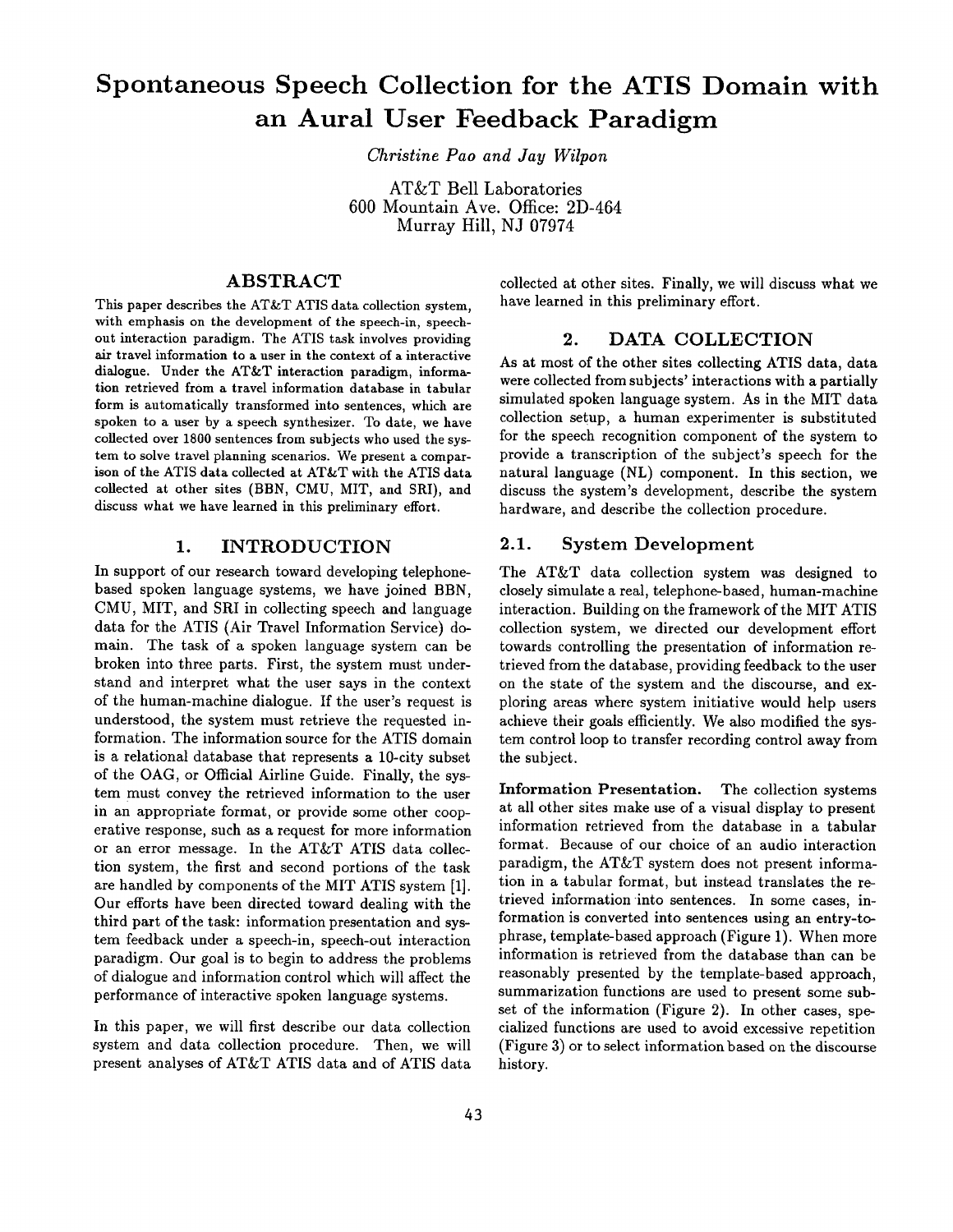| Sentence: I'LL TAKE DELTA FLIGHT NINE SEVENTY FIVE |      |        |                             |  |                                |  |
|----------------------------------------------------|------|--------|-----------------------------|--|--------------------------------|--|
| <b>Entry Type</b>                                  |      | Entry  | Sentence Fragment           |  |                                |  |
| <b>FLIGHT_ID</b>                                   |      | 105595 |                             |  |                                |  |
| <b>AIRLINE CODE</b>                                | DL.  |        | delta                       |  |                                |  |
| <b>AIRLINE FLIGHT</b>                              | 975  |        | flight nine seventy five    |  |                                |  |
| <b>FROM AIRPORT</b>                                | BOS. |        | from Boston                 |  |                                |  |
| <b>TO_AIRPORT</b>                                  | ATL. |        | to Atlanta                  |  |                                |  |
| <b>DEPARTURE TIME</b>                              | 1520 |        | departs at three twenty P M |  |                                |  |
| <b>ARRIVAL TIME</b>                                | 1804 |        |                             |  | and arrives at six oh four P M |  |
| <b>STOPS</b>                                       | ٥    |        | with no stops               |  |                                |  |

ATIS: delta flight nine seventy five from Boston to Atlanta departs at **three tgenty** P N and arrives at six **oh**  four P M with no stops.

Figure 1: Template-based conversion of flight information to sentence format.

**Sentence:**  I MANT TO GO FROM BOSTON TO ATLANTA ON MONDAY Table:

| <b>FLIGHT ID</b> | AIRLINE CODE | $\cdots$ | <b>DEPARTURE TIME</b> | $\cdots$ |
|------------------|--------------|----------|-----------------------|----------|
| 105584           | DL           | $\cdots$ | 630                   | $\cdots$ |
| 105586           | EA           | $\cdots$ | 700                   | $\cdots$ |
| 105588           | DL.          | $\cdots$ | 815                   | $\cdots$ |
| ٠                |              |          |                       |          |

**Summary: There are** flights departing **between six** thirty A M and eight twenty four P M.

```
ATIS: There are seventeen flights from boston to atlanta 
on Monday August nineteenth. 
There are flights departing betgeen six thirty A N and 
eight twenty four P M.
What time gould you like to go7
```
Figure 2: Output of the table summarizer. The summary is one part of a three sentence response to the user.

| Sentence: WHAT AIRLINES FLY FROM BOSTON TO ATLANTA |              |  |              |             |            |
|----------------------------------------------------|--------------|--|--------------|-------------|------------|
| Table:                                             |              |  |              |             |            |
|                                                    | AIRLINE NAME |  | AIRLINE CODE | <b>FROM</b> | T0         |
| DELTA AIR LINES, INC.                              |              |  | DL.          | <b>BOS</b>  | <b>ATL</b> |
| EASTERN AIR LINES, INC.                            |              |  | ЕA           | BOS         | <b>ATL</b> |
| USAIR                                              |              |  | US           | BOS         | ATL.       |
| ATIS: The airlines with service between Boston and |              |  |              |             |            |
| Atlanta are Delta, Eastern, and U S Air.           |              |  |              |             |            |

Figure 3: In this example, a table with three rows is compressed into a single sentence.

The information presentation component of the system was developed with two goals in mind. The first was to present information so it could be easily understood. Toward this end, the presentation component was developed to format information into coherent sentences, to expand or hide all codes and abbreviations, and to maximize the intelligibility of the speech synthesizer output. The second goal was to minimize the amount of irrelevant information presented to the user. Towards this goal, the presentation component includes the above mentioned facilities for summarizing, compressing and filtering information retrieved from the database.

**Sentence:** I WANT TO 60 ABOUT 3 P M ATIS: **There are** no flights leaving **beteeen teo** forty five P N **and three** fifteen P N. **The** next earliest flight is eastern flight six forty five departing at **tgo tgenty one** P M. **The** next latest flight is delta flight nine seventy five **departing at three tgenty** P M. **Please** refer to these flights by flight number or **departure time.** 

Figure 4: AT&T system initiative.

System Feedback. The MIT ATIS system provides feedback to the user on the state of the discourse in the form of text and synthesized speech. However, the supporting text produced by the MIT system is intended to complement and to direct the user's attention to a tabular display. This capability was modified to complement the summarization facility mentioned above. In the example shown in Figure 2, the MIT system would generate the text "Here are the flights from Boston to Atlanta" to accompany the table listing seventeen flights, while the AT&T system would generate "There are seventeen flights from Boston to Atlanta" to accompany the following summary sentence. The system error responses (NL failure, database access failure, etc.) were also modified to fit the audio feedback paradigm.

System Initiative. The MIT system takes initiative in two contexts: when the system does not have enough information to access the database, and when guiding a user through the flight booking process [3]. The AT&T system takes initiative in an additional context, when the subject is selecting a flight on the basis of departure or arrival time. First, the system prompts the user for a departure time if the departure time is summarized, as in Figure 2. Second, the system volunteers the next earliest and next latest flight when the subject requests a flight at a certain time, and there isn't one. An example is shown in Figure 4. This second capability was developed to address a problem that was causing a great deal of user frustration. Because the system would not provide complete flight information for more than three flights, subjects were forced to play a guessing game to find out flight departure times. The need for this type of system initiative is a result of the limits imposed by the interaction paradigm. The more a system restricts the flow of information, the more assistance it must provide to help the user access the information.

Recording Control. At all the other ATIS data collection sites, the subject controls the recording process using a push-to-talk or push-and-hold to talk mechanism. We chose not to use such a subject-controlled recording mechanism in order to more closely simulate an actual telephone dialogue. Instead, the exper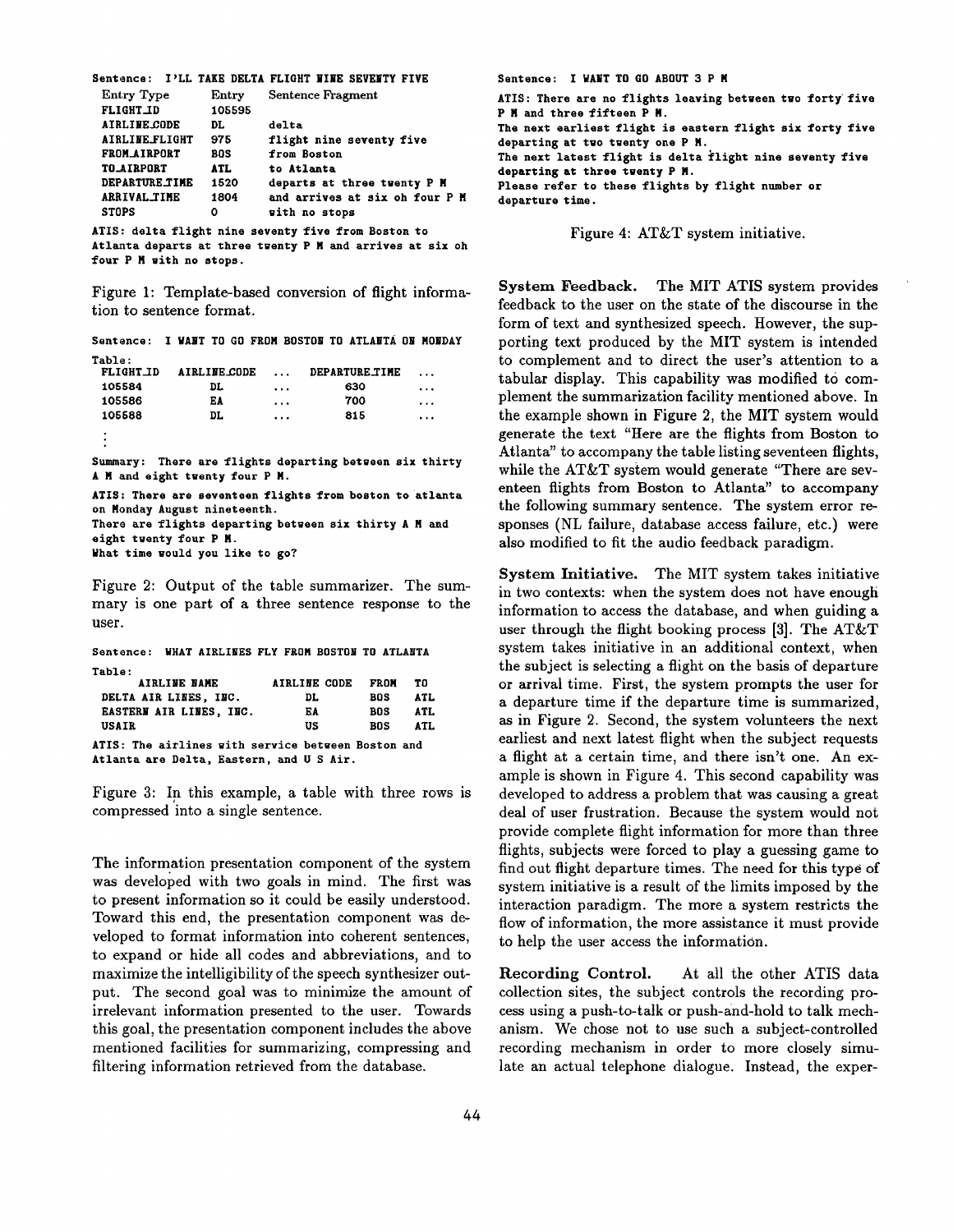imenter who transcribed the subject's speech also controlled the start and end of recording from the keyboard. The control loop was designed to keep the interaction flowing as smoothly and efficiently as possible in the hope of eliciting more natural speech from our subjects. Many subjects were initially uncertain about when to start and stop talking, but most of them adjusted to the interaction after the first scenario. Some effects of experimenter-controlled recording on subjects' speech are discussed in section 3.4.

## 2.2. Recording Environment and System Hardware

Data were collected in a walled-off corner of a computer laboratory. The subjects were seated at a desk with a telephone, and provided with paper and writing implements. All system feedback to the subject was provided over the telephone by the AT&T TTS speech synthesizer. Speech data were captured simultaneously using (1) a Sennheiser HMD-410 close-talking microphone amplified by a Shure FPll microphone-to-line amplifier, and (2) a standard carbon button microphone (in the telephone handset) over local telephone lines. Digitization was performed by an Ariel Pro-Port A/D system.

## 2.3. Data Collection Procedure

Before a recording session began, the experimenter provided the subject with a brief verbal explanation of the task and a page of written instructions. The subject also received a summary of the task domain and two sets of travel planning scenarios. The first set of scenarios included a number of simple tasks (referred to below as "short scenarios") and the ATIS common scenario (used at all five ATIS data collection sites). The second set contained more complicated tasks (referred to below as "long scenarios"), and subjects were permitted to attempt to book flights while working on these scenarios. Initially, the subjects selected which scenarios they wanted to try; because of problems with uneven scenario distribution, the experimenter began selecting an initial set of scenarios (two short, one long) for each subject. Subjects were asked to speak as they would to a human being, and to speak in single sentences. They were not told that someone was listening to them and typing in what they said until after the entire recording session was over. A complete session lasted about an hour, including initial instruction, a two part recording session with a five minute break, and a debriefing questionnaire.

During the recording session, the experimenter listened to the subject's speech and the system's response. The system initiated the dialogue with the prompt, *"I'm*  ready to begin a scenario," and responded after every

utterance with information or an error message. An example of a typical series of interactions is given in Figure 5. The experimenter controlled recording from the keyboard, starting recording as soon as the system response ended, and stopping recording when the subject appeared to have completed a sentence. The experimenter was asked to transcribe exactly what the subject said, excluding false starts. However, because of (perceived) pressure on the experimenters to get answers to the subjects, especially after repeated system failure, the session transcriptions sent to the interaction log files were not always accurate. Most of the time, the experimenter interacted with the subject only through the system. However in cases of complete system failure and severe subject confusion, the experimenter could communicate directly with the subject, either by sending a message through the speech synthesizer, or by speaking directly to the subject.

Subjects for data collection were recruited from local civic organizations, and collection took place during working hours. As a result, 82% of the subjects were female, and subjects ranged in age from 29 to 77, with a median age of 55. Approximately 60% of the subjects came from the New York City dialect region; all were native speakers of English. In return for each subject's participation, a donation was made to the civic organization through which he or she was recruited.

Four summer students served as experimenters for almost all of the data collection sessions. They were trained for two weeks during pre-collection system debugging. The system was debugged and intermittently upgraded during and after the 2 1/2 week collection. All of the data was then transcribed and submitted to NIST for distribution.

#### 3. COMPARATIVE ANALYSES

In the following section, we present analyses of data collected at AT&T and the four other data collection sites. We will pay particular attention to comparing the AT&T data with the MIT data, since the two collection systems had identical natural language and database access components, and the two sites used the same travel planning scenarios.

## 3.1. General Characteristics

Table 1 presents some statistics which can be used to characterize each site's collection system and procedure. The statistics were computed for each speaker, and the speaker values averaged for each site. AT&T is in the middle of the pack in utterances per scenario, collection rate (number of utterances collected divided by recording session duration), and human-machine interaction time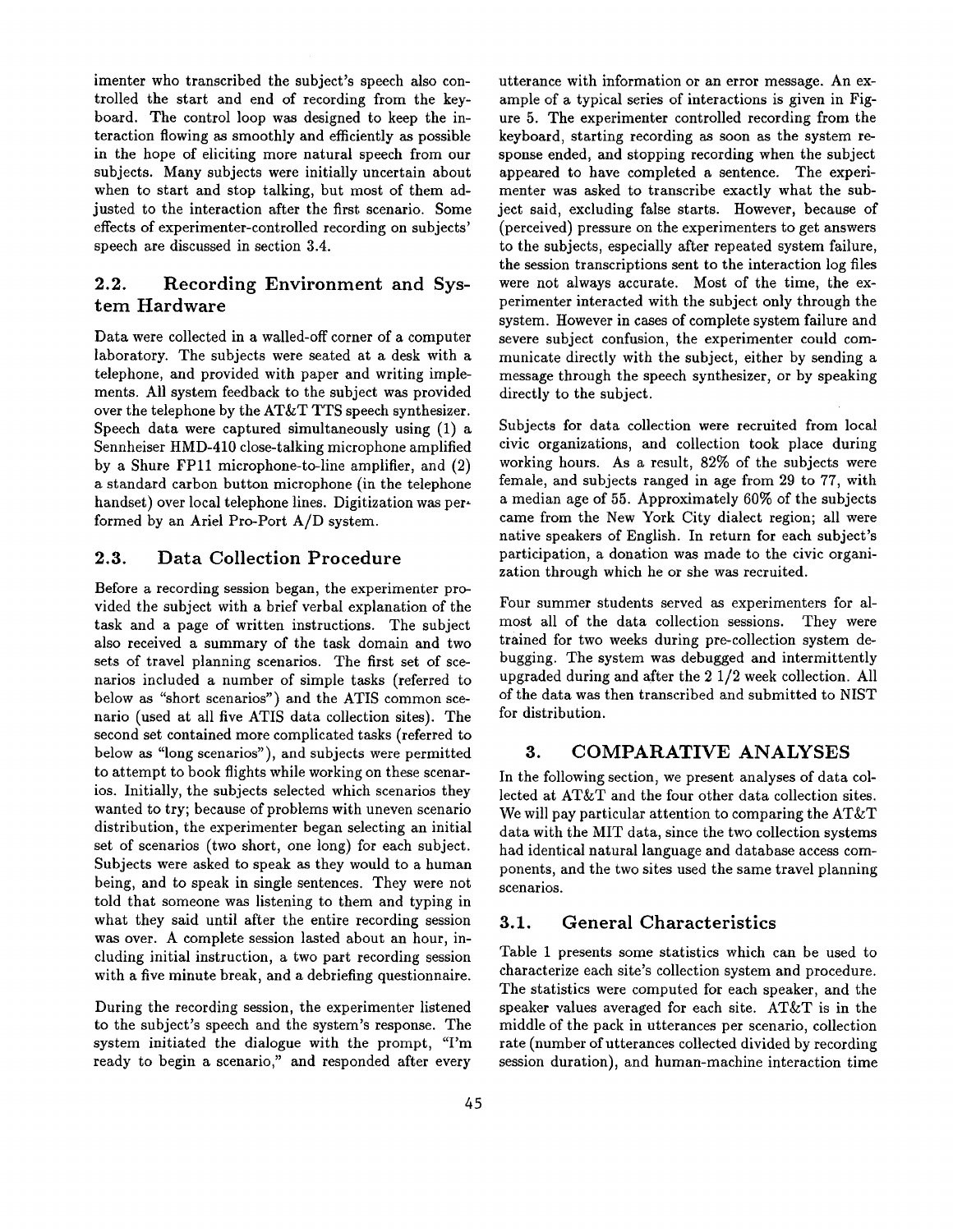Scenario: "Determine the type of aircraft used on a flight from one city to another that **leaves before** (or after) a certain time of the day."

| ATIS: I'm ready to begin a scenario.                     |
|----------------------------------------------------------|
| Subject: BEGIN SCENARIO THREE                            |
| ATIS: Okay, go ahead.                                    |
| Subject: <truncated utterance=""></truncated>            |
| ATIS: Could you repeat that please? I didn't catch       |
| everything you said.                                     |
| YES I WOULD LIKE TO FIND WHAT FLIGHTS ARE<br>Subject:    |
| AVAILABLE FROM ATLANTA TO BOSTON ON THE                  |
| MORNING OF JULY SEVENTH                                  |
| ATIS: I'm confused. Could you try to rephrase your       |
| question?                                                |
| Subject: I WANT TO FLY FROM BOSTON TO ATLANTA            |
| ATIS: There are seventeen flights from boston to         |
| atlanta.                                                 |
| There are flights departing between six thirty A M       |
| and eight twenty four P M.                               |
| What time would you like to go?                          |
| Subject: SIX THIRTY A M                                  |
| ATIS: There is one flight from boston to atlanta leaving |
| six thirty A M.                                          |
| delta flight two twenty five from Boston to Atlanta      |
| departs at six thirty A M and arrives at nine            |
| thirteen A M with no stops.                              |
| Subject: WHAT TYPE OF AIRCRAFT WILL BE USED              |
| ATIS: There is aircraft for one flight.                  |
| delta flight two twenty five from Boston to Atlanta      |
| departs at six thirty A M and arrives at nine            |
| thirteen A M with no stops. The plane for this           |
| flight is a Mcdonnell Douglas M D eighty.                |
| Subject: I WOULD LIKE TO BOOK THAT FLIGHT                |
| ATIS: There is one flight.                               |
| delta flight two twenty five from Boston to Atlanta      |
| departs at six thirty A M and arrives at nine            |
| thirteen A M with no stops.                              |
| I'm sorry, I can help you with travel information,       |
| but I can't book flights.                                |

**Subject:** END SCENARIO

Figure 5: A typical interaction between a subject and the AT&T data collection system.

(interval from the beginning of one utterance to the beginning of the next). The average AT&T speaker used significantly more words per utterance than the average speaker at any other site. This may be due to our subjects' response to NL system failure, which is discussed in section 3.2. AT&T subjects also had a lower average speaking rate than speakers from other sites. This may be related to the higher disfluency rate (discussed in section 3.4) and increases in the frequency of occurrence and durations of silent pauses.

## **3.2.** NL System Failure

One of the effects of the audio interaction paridigm was a higher NL system failure rate (MIT 33.4%, AT&T 42.9%), where NL system failure is defined as the fail-

| Variables               | AT&T  | MIT  | <b>BBN</b> | CMU   | <b>SRI</b> |
|-------------------------|-------|------|------------|-------|------------|
| # Speakers              | 50    | 136  | 45         | 27    | 39         |
| # Scenarios             | 177   | 576  | 210        | 122   | 63         |
| # Utterances            | 1886  | 4287 | 1616       | 1543  | 1055       |
| Avg utterances/scenario | 11.5  | 7.9  | 8.1        | 13.7  | 19.2       |
| Avg utterances/hour     | 54.5  | 70.5 | 29.3       | 77.4  | 60.7       |
| Avg interaction time    | 51.8  | 51.6 | 115.1      |       | 61.3       |
| Avg words/utterance     | 12.4  | 9.5  | 10.9       | 9.9   | 8.9        |
| Avg words/minute        | 118.4 | 175. | 158.8      | 139.0 | 139.5      |

Table 1: Summary of general characteristics of data from each site.

ure to completely process an utterance because it contains unknown words or fails to parse. The change in the interaction paradigm changed the NL task; since the NL system was designed based on a visual display, the NL system failure rate was expected to increase. The response of subjects to NL system failure was also affected by the change to the audio interaction paradigm. Table 2 shows the subjects' responses to NL failure at AT&T and MIT. Subjects at both AT&T and MIT spoke longer sentences and slowed their speaking rates. However, the effects of NL failure on subjects' speech are more dramatic in the AT&T data: the number of words per utterance increased by over 50% (MIT 20%), the speaking rate dropped by 15% (MIT 5%), and the utterance duration increased by over 75% (MIT 25%) when compared with utterances which did not follow an NL system error.

| Variables                  | AT&T  |         |
|----------------------------|-------|---------|
| Average words/minute:      |       |         |
| Post NL failure            | 106.8 | 153.3   |
| Non-post NL failure        | 123.8 | 160.8   |
| Average words/utterance:   |       |         |
| Post NL failure            | 14.8  | 10.2    |
| Non-post NL failure        | 9.8   | 8.6     |
| Average seconds/utterance: |       |         |
| Post NL failure            | 83    | 4.0     |
| Non-post NL failure        | 4.7   | $3.2\,$ |

Table 2: These statistics reflect the subjects' response to system failure.

The large increase in utterance length after NL failure, combined with the high NL failure rate, is the main reason the average AT&T sentence is so much longer than the average MIT sentence, both in number of words and in duration. However, the reason behind the post-NLfailure increase in sentence length is not entirely clear. A qualitative examination seems to indicate that the system is not effectively communicating the reason for its failure. The NL system usually fails as a result of an unfamiliar, unusual, or ungrammatical syntactic construction. During the initial task familiarization, the subjects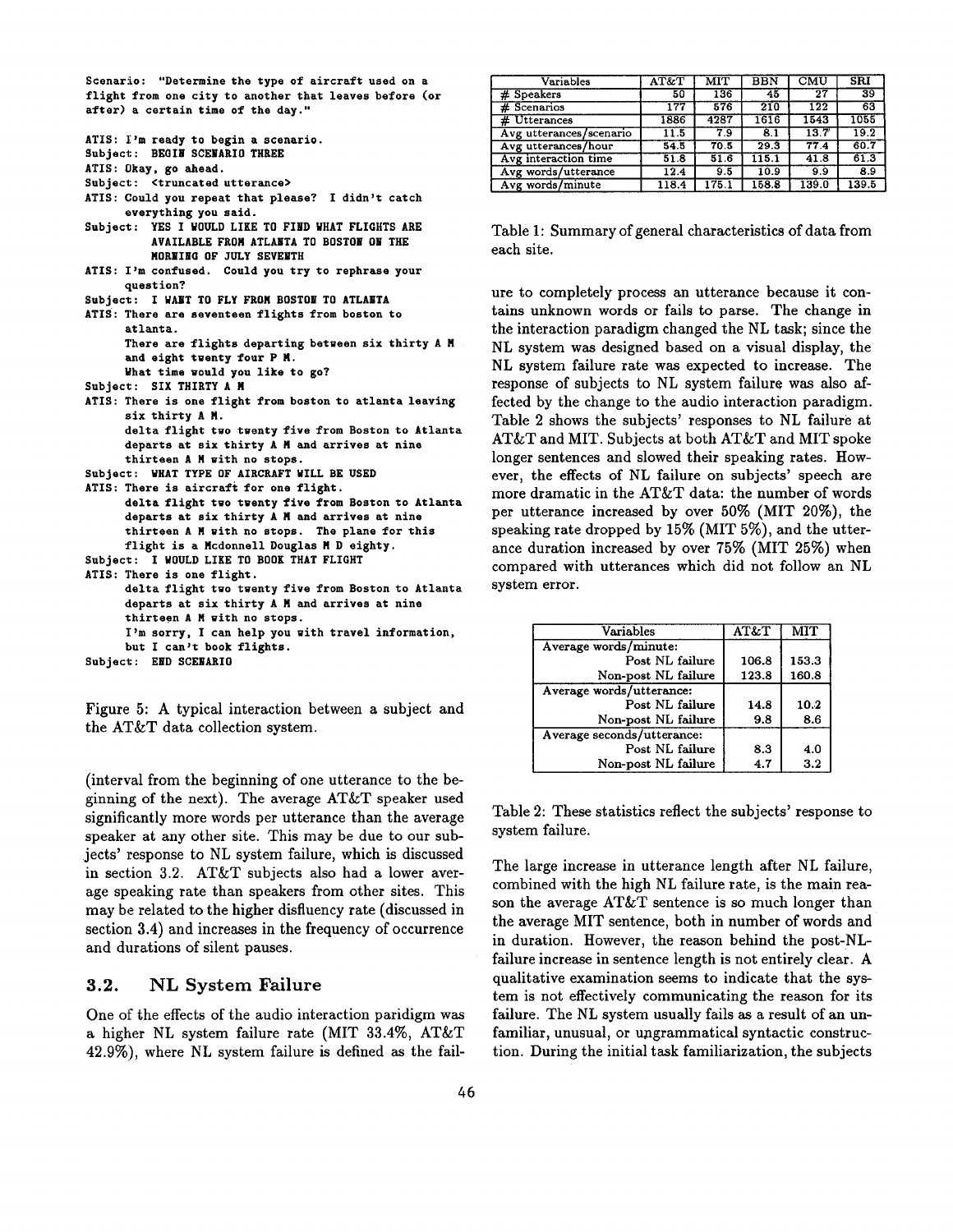were told that the system failure was triggered by problems with a sentence's grammatical construction, and not by any type of recognition problem. Subjects were also informed of the system's discourse capabilities. Yet when a sentence failed to parse and the subject was asked to rephrase his or her request, he or she frequently responded by simply tacking on a summary of the previous discourse without modifying the syntactic structure of the original sentence. In these cases, the subjects appeared to respond to the NL failure as a discourse failure instead of a syntactic failure. Subjects did appear to adjust their speech to the constraints imposed by the NL system, as the NL system failure rate decreased from 51% in the first scenario to 39% in subsequent scenarios.

### **3.3.** Vocabulary Comparisons

Table 3 contains statistics on the increase in lexicon size as a function of the number of sentences collected. The breakpoint of 600 sentences collected was chosen because it was the point at which the vocabulary growth rate remained less than 30 words/100 sentences for all sites. MIT has reached a terminal vocabulary growth rate of 8.7 new words/100 sentences collected; the vocabulary growth rates at the other four sites continue to decrease as the number of collected sentences increases. Figure 6 is a graph of lexicon size vs. number of sentences collected for each site.

Figure 7 shows the overlap of the different sites' lexicons. Excluding the AT&T data, the percentage of words in lexicon X that are found in lexicon Y appears to be proportional to the size of lexicon X. However, the percentages of words in the AT&T lexicon that appear in the BBN, CMU, and SRI lexicons are lower (by about 5 percentage points) than predicted, though the overlap with the MIT lexicon matches the prediction fairly well. One explanation is that, although the change in the interaction paradigm does affect the vocabulary, the effect of the change in paradigm is similar to the effects of other inter-site system variations. The AT&T system differs from the MIT system only in the interaction paradigm, but differs from the BBN, CMU, and SRI systems in other ways, in addition to the different interaction paradigm.

| /ariables            |      | <b>MIT</b> | <b>BRN</b> | CMU  | SR. |
|----------------------|------|------------|------------|------|-----|
| Total utterances     | 1885 | 4247       | 1616       | 1543 |     |
| Above 600 sentences* | 13.7 | 12.64      | 19.70      |      |     |

\*For MIT, between 600 and 2000 sentences. MIT above 1000:  $8.72$  new words/100 sens

Table 3: Vocabulary growth: New words per 100 sentences collected.



Figure 6: Number of sentences vs. vocabulary size.



Figure 7: Percentage of inter-site vocabulary overlap.

## **3.4.** Disfluencies

Table 4 contains statistics on the occurence of disfluencies as transcribed by each site. Partial words and word fragments are counted as lexical false starts, and verbally deleted complete words are counted as linguistic false starts, as in [2]. The high percentage of utterances containing linguistic false starts and filled pauses in the AT&T data reflect the subjects' response to experimenter-controlled recording and their uncertainty about how to interact with the system. Since the subjects did not take any initiative in starting and stopping recording, they were less likely to compose their thoughts before they began speaking. The rate of filled pauses and false starts did decrease somewhat as the subject became more comfortable talking to the system: comparing disfluency rates for first scenario and last scenario utterances, the percentage of utterances containing linguistic false starts decreased from 13% to 11%, the percentage containing lexical false starts from 8% to 7%, and the